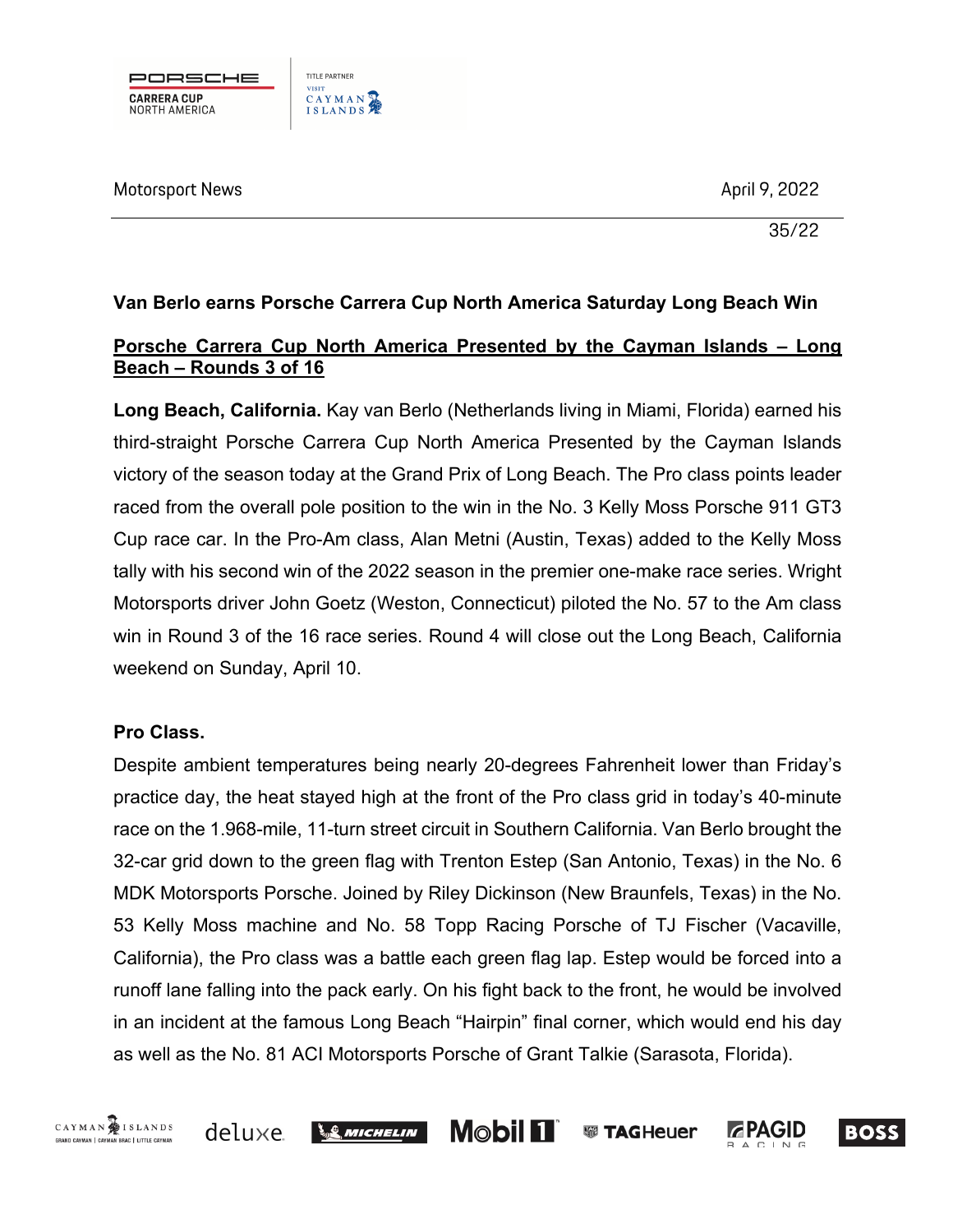PORSCHE **CARRERA CUP NORTH AMERICA** 



The issue in the hairpin would include more cars when the leaders completed the lap. When the Kelly Moss teammates crossed a line of fluid at the apex of the hairpin, both spun, others would follow. Van Berlo was able to execute a pirouette and maintain the lead. Dickinson, close behind him, who was closer to the wall when he spun, took longer to return to the pace and fell to sixth-position. A short green period left most cars in the same order before a yellow would fall again. Unable to clear the track in time, Round 3 of the championship finished under caution with van Berlo leading the No. 9 JDX Racing Porsche of Parker Thompson (Canada), the No. 58 of Fischer, the McCann Racing No. 8 of Michael McCann (Canton, Ohio) and the No. 11 Deluxe 311RS Motorsports Porsche 911 GT3 Cup car of Dimitri Dimakos (Chicago, Illinois) rounding out the top-five. Van Berlo extends his points lead over Thompson with a second 40-minute race scheduled for Sunday afternoon.

Van Berlo will start from pole position in race two. He set the fastest race lap with a time of one-minute, 19.660. It was his second sub-1:20 lap making him the only driver in the field to break that barrier.

# **Pro-Am Class.**

Metni captured his second win of the season having taken the first Pro-Am class victory of the season in Round 1 at the Sebring season opener. His primary protagonist in the Pro-Am points battle, Kelly Moss teammate Efrin Castro (Dominican Republic) in the No. 65, suffered a first lap end to his race when the pink and black Porsche was forced up onto the curbing surrounding the fountain corner. Castro became high-centered but was able to extricate himself. However, the damage was great enough that he was unable to continue. The 2021 Pro-Am class champion would finish 32nd today. Jeff Mosing (Austin, Texas) chased Metni across the line in the No. 56 Topp Racing Porsche. Curt Swearingin (Chattanooga, Tennessee) raced the No. 17 ACI Motorsports machine to a third-place finish in class.

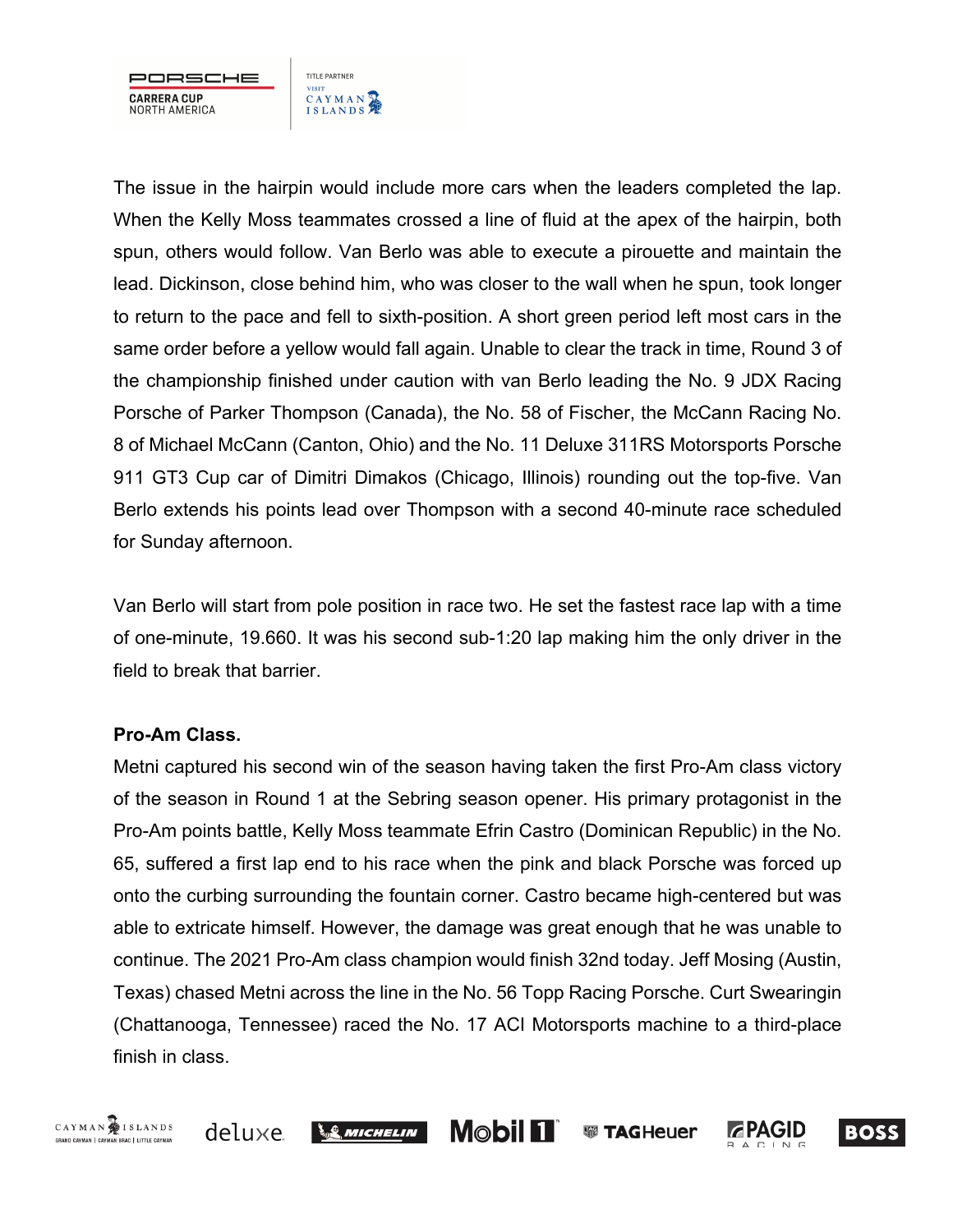

## **Am Class.**

Wright Motorsports returned to the Porsche Carrera Cup North America Am class victory circle with John Goetz (Weston, Connecticut) in the No. 57. Bill Smith (Dallas, Texas) put the Topp Racing No. 42 in second-place with Robert Hanley (Foxfield, Colorado) giving JDX a second podium on the day with a third-place in the Am class.

## **To the point.**

Van Berlo padded his points lead with the win and fastest race lap in Race 1. The 2021 Pro class runner-up entered with 55 points – 17 over Dickinson – but enters Round 4 with a total of 85 markers. An additional 25 for the win, four for the two pole positions and one for fastest race lap. By virtue of his second-place finish, Thompson gains one spot moving into second-place in the points with 54.

#### **Where to Watch.**

Replays of both races can be found on Porsche Motorsport North America TV presented by Deluxe: (https://www.youtube.com/c/PorscheMotorsportNorthAmerica).

#### **Next Up.**

Round 4 of the Porsche Carrera Cup North America Presented by the Cayman Islands will take the green flag tomorrow, Sunday, April 10, at 4:20 p.m. local time (7:20 p.m. ET).

# **Kay van Berlo, No. 3 Kelly Moss Porsche 911 GT3 Cup.**

"I was able to get a good run at the start. I knew if I could get through sector one clean, the rest of the sectors would be safe and that is what happened. I was able to build a small gap and that put me in a safe spot. First time racing here so it is a bit of a guess of what the balance is going to be like, how quick are we going to be? Pretty soon we got down to really fast times and I thought 'geez, this is going to be quicker than qualifying.'

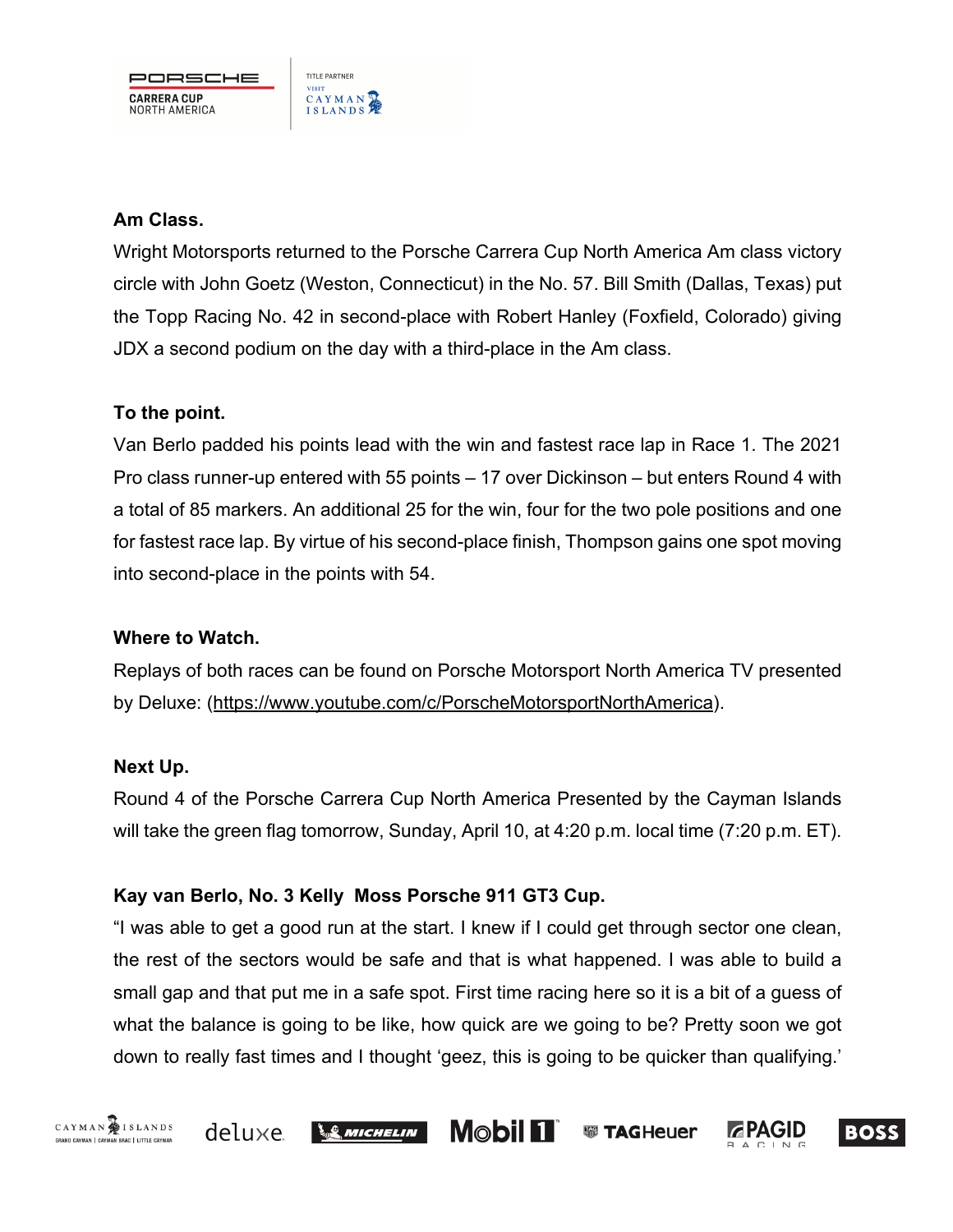

We got down to a pretty good lap time which gave us the pole position for tomorrow. It was a little confusing because we didn't have great radio communication here. We came around the corner and I see a bunch of cars standing there. I took a big angle to make it and I barely tapped the throttle, probably not even five percent, and I lost it right away. I saw Dickinson in my mirror, and he does the exact same thing. When I felt I lost it I just went full throttle hoping I would do a 360 which worked out. It worked out for me but it didn't for Riley. I have to say, that was part luck and we had a pretty good gap. When the other guys came around the corner and they saw me and Riley they slowed down significantly which allowed me to stay in lead position.

The thing about racing here is that the track is different every lap. There is debris on track, someone goes off, there is a yellow here and a double yellow somewhere else. There is a lot going on and a really small margin of error. I am super happy we came home with the fastest lap, the win and good points for the championship. A bit too hectic for comfort but we ended-up on the right side."

#### **Porsche: Why We Race.**

Our racing drives your Porsche. Motorsport is more than a marketing platform to Porsche. It is who we are, it is in our DNA. We race to improve the breed. Research and Development leads our motorsport programs around the world to ensure the lessons we learn on the race track today become the technological heart and soul of your Porsche tomorrow. Porsche Motorsport North America is the sole importer for the Porsche 911 GT3 R, Porsche 718 Cayman GT4 RS Clubsport and Porsche 911 GT3 Cup race cars in the United States and Canada.

# **About the Cayman Islands.**

The Cayman Islands, located an hour south of Miami in the vibrant tranquility of western Caribbean, is a premier destination for travelers, thrill-seeking divers, adventurous

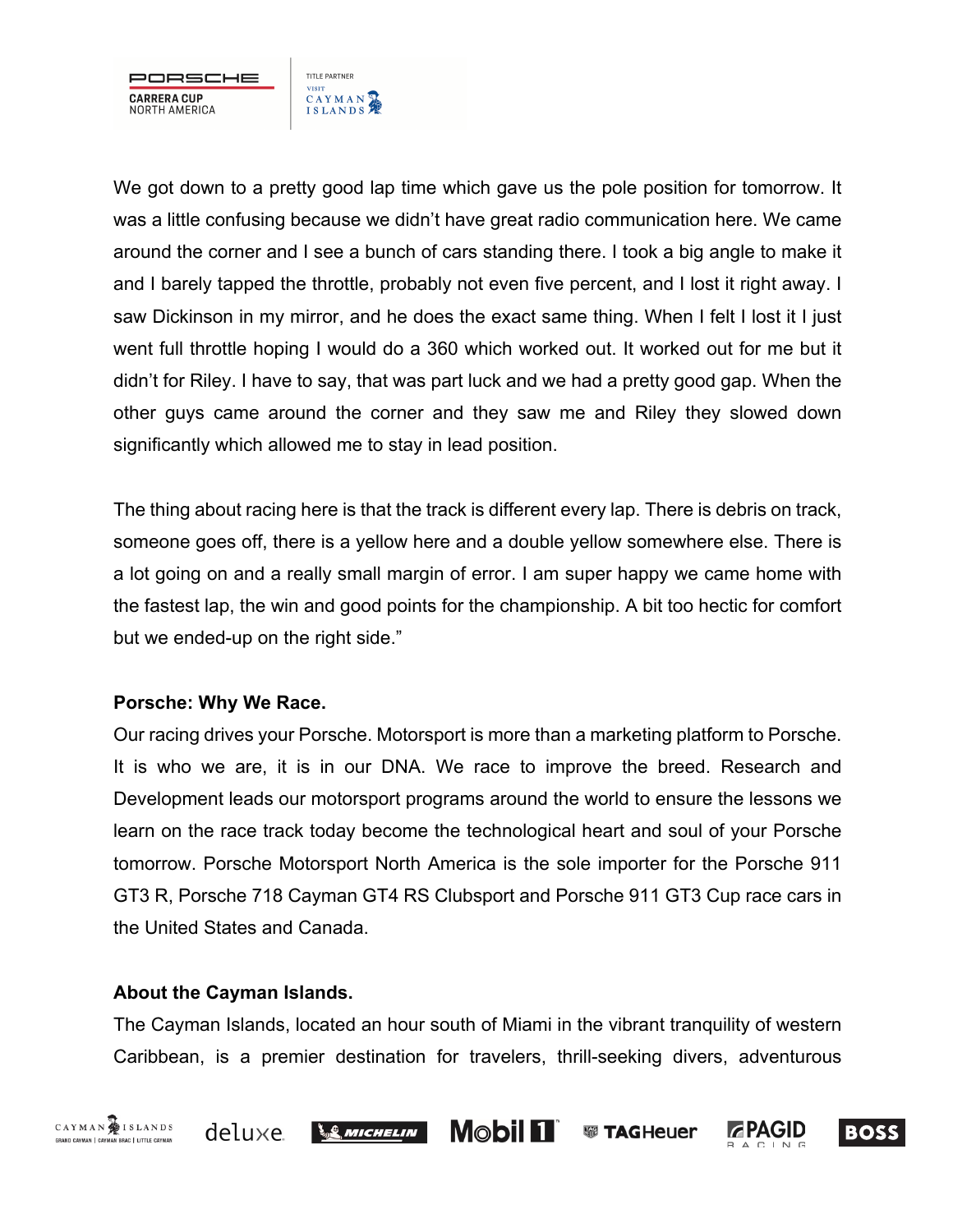

epicures, honeymooners and families alike. The trio of islands affords each guest with the ultimate setting to enjoy life's finest comforts, as the Caribbean's leading luxury lifestyle destination. Five-star resorts, high-end villas, condos and breathtaking beachfront properties unique to each island offer a myriad of accommodation options for discerning travelers to enjoy. Additionally, the Cayman Islands is frequently heralded as the "Culinary Capital of the Caribbean" and offers endless gastronomic experiences to delight even the most seasoned of palates.

The Cayman Islands, world-renowned for impeccable "Caymankind" hospitality also employs best-in-class health and sanitation protocols to keep visitors and locals safe. To learn more about the Cayman Islands, please go to www.visitcaymanislands.com; www.divecayman.ky or call your local travel agent. For the most up-to-date travel guidance and protocols, please visit: **https://www.exploregov.ky/coronavirus**.

#### **Porsche Carrera Cup North America Presented by The Cayman Islands.**

Porsche Carrera Cup North America by The Cayman Islands is the premier one-make race series in the United States and Canada utilizing a combination of the latest Porsche 911 GT3 Cup race car, type 992, and MICHELIN® Pilot® Sport Cup N3 racing slick to challenge the best road and street race courses on the continent. The second season of the championship is scheduled to host 16-rounds at eight venues. Each 40-minute race counts toward a season-long driver and team championship in each of three classes: Pro, Pro-Am and Am.

More on Porsche Carrera Cup North America by The Cayman Islands can be found at www.PorscheCarreraCup.us.

# **About Porsche Cars North America, Inc. | One Porsche Drive, Atlanta, GA 30354 USA**

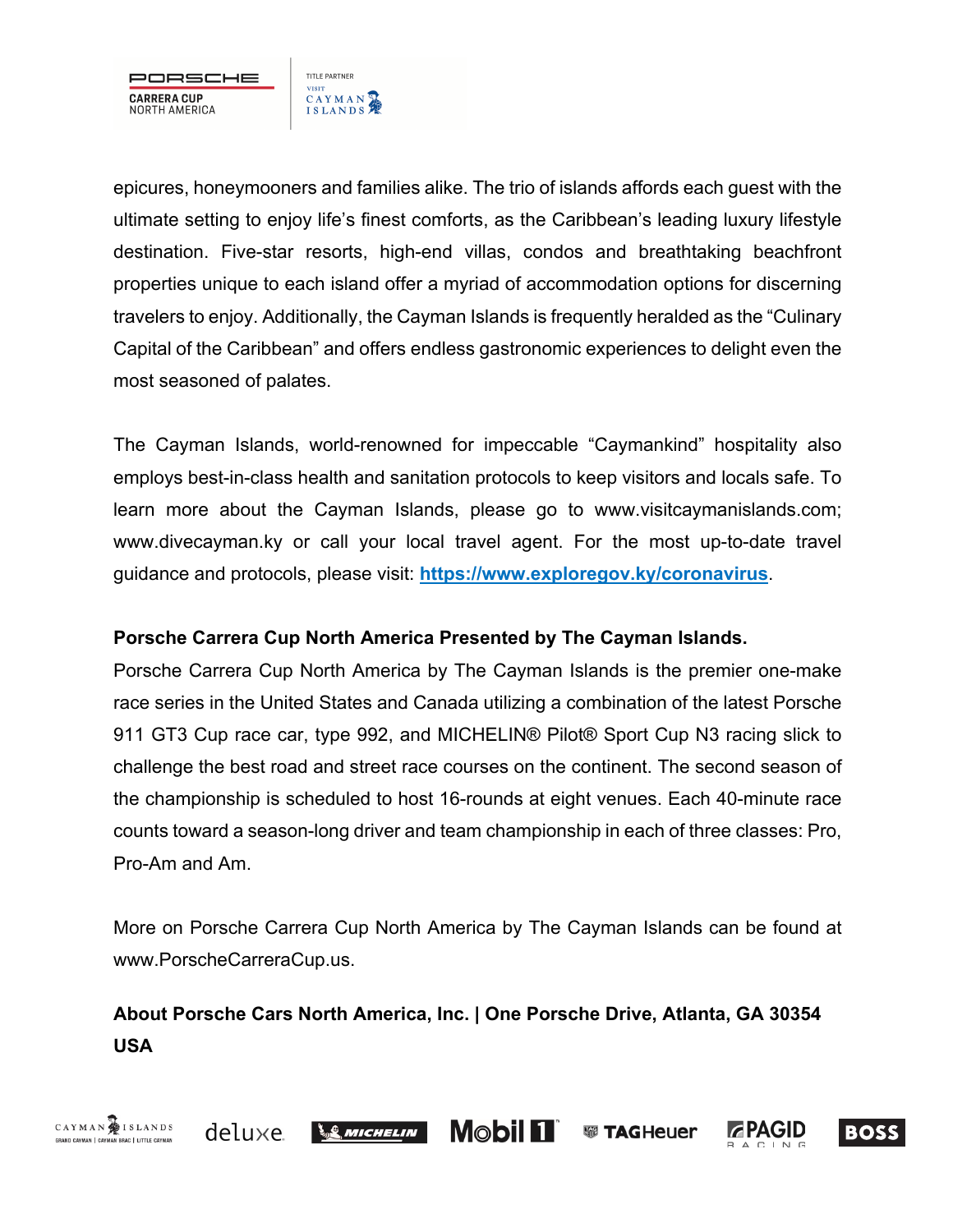

Established in 1984, Porsche Cars North America, Inc. (PCNA) is the exclusive U.S. importer of the Porsche 911, 718 Boxster, 718 Cayman, Macan, Cayenne, Panamera and Taycan. Headquartered in Atlanta, Georgia, since 1998, PCNA is also home to the first Porsche Experience Center in North America featuring a module-based 1.6 mile driver development track, business center, and fine dining restaurant, 356. The company operates a second Porsche Experience Center near Los Angeles. That 53-acre complex features a driver development track with eight educational modules totaling 4.1 miles, a business center, and Restaurant 917. PCNA supports 194 independently owned and operated Porsche dealerships in the U.S., including supplying parts, service, marketing, and training. They, in turn, work to provide Porsche customers with a best-in-class experience that is in keeping with the Porsche brand's more than 70-year history of leadership in the advancement of vehicle performance, safety, and efficiency. PCNA is an indirect wholly-owned subsidiary of Porsche AG, which is headquartered in Stuttgart, Germany.

At the core of this success is Porsche's proud racing heritage that boasts some 30,000 plus motorsport wins to date.

Follow us: **twitter.com/porsche** | **facebook.com/porsche** | **instagram.com/porsche facebook.com/PECAtlanta**|**instagram.com/pecatl**|**facebook.com/pecla** | **instagram.com/pecla**

**Contacts. Porsche Cars North America** Frank Wiesmann Manager, Product Communications Office. 770-290-3414 **frank.wiesmann@porsche.us**









**● TAGHeuer**